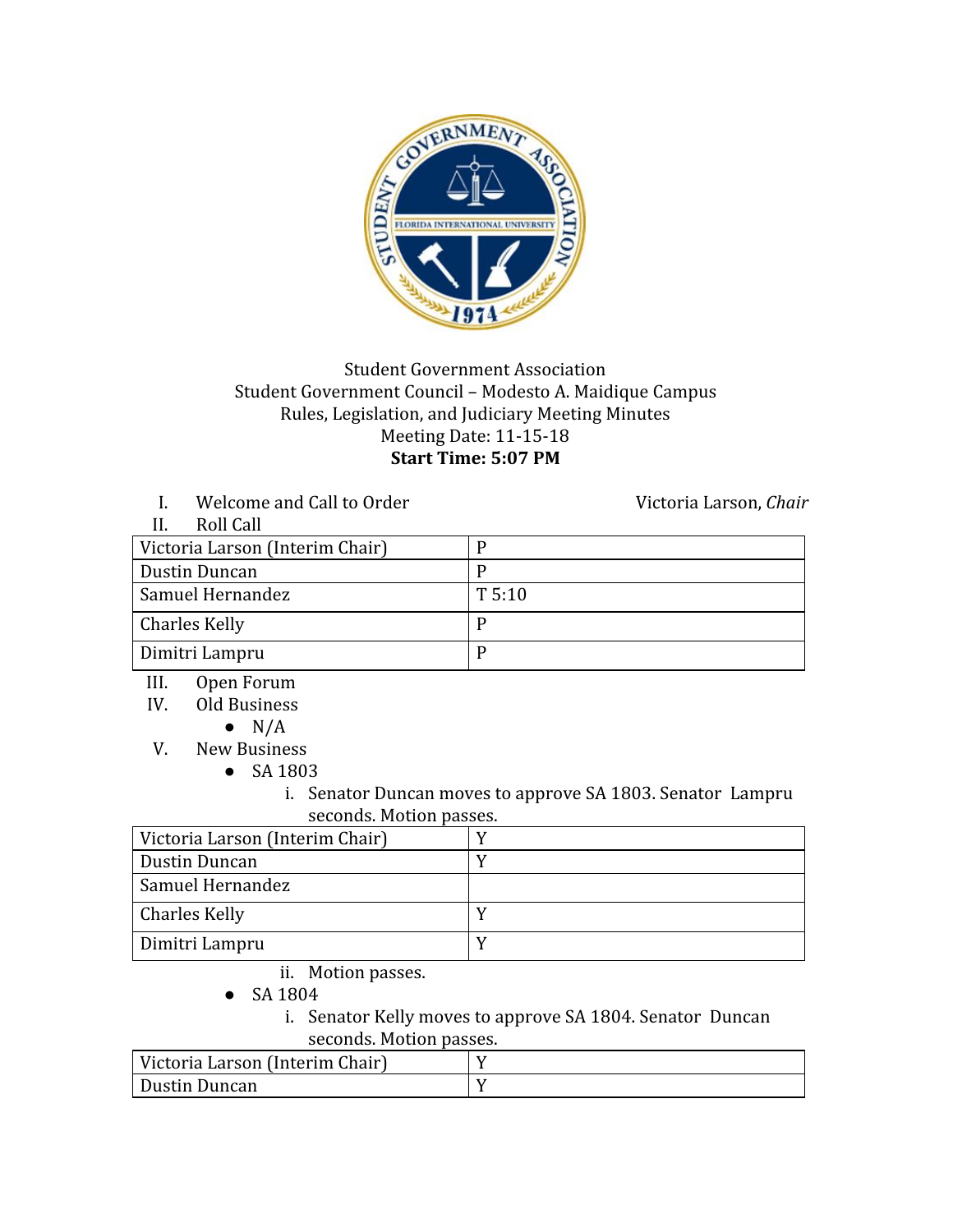| Samuel Hernandez     |  |
|----------------------|--|
| <b>Charles Kelly</b> |  |
| Dimitri Lampru       |  |

- ii. Motion passes.
- SA 1805
	- i. Senator Lampru moves to approve SA 1805. Senator Hernandez seconds. Motion passes.

| Victoria Larson (Interim Chair) |  |
|---------------------------------|--|
| Dustin Duncan                   |  |
| Samuel Hernandez                |  |
| Charles Kelly                   |  |
| Dimitri Lampru                  |  |

- ii. Motion passes.
- SA 1806
	- i. Senator Lampru moves to approve SA 1806. Senator Duncan seconds. Motion passes.

| Victoria Larson (Interim Chair) |  |
|---------------------------------|--|
| Dustin Duncan                   |  |
| Samuel Hernandez                |  |
| <b>Charles Kelly</b>            |  |
| Dimitri Lampru                  |  |

- ii. Motion passes.
- SR 1812
	- i. Senator Duncan moves to approve SR 1812. Senator Kelly seconds. Motion passes.

| Victoria Larson (Interim Chair) |  |
|---------------------------------|--|
| Dustin Duncan                   |  |
| <b>Samuel Hernandez</b>         |  |
| <b>Charles Kelly</b>            |  |
| Dimitri Lampru                  |  |

- ii. Motion passes.
- SR 1813
	- i. Senator Lampru moves to approve SR 1813. Senator Kelly seconds. Motion passes.

| Victoria Larson (Interim Chair) |  |
|---------------------------------|--|
| Dustin Duncan                   |  |
| Samuel Hernandez                |  |
| <b>Charles Kelly</b>            |  |
| Dimitri Lampru                  |  |

ii. Motion passes.